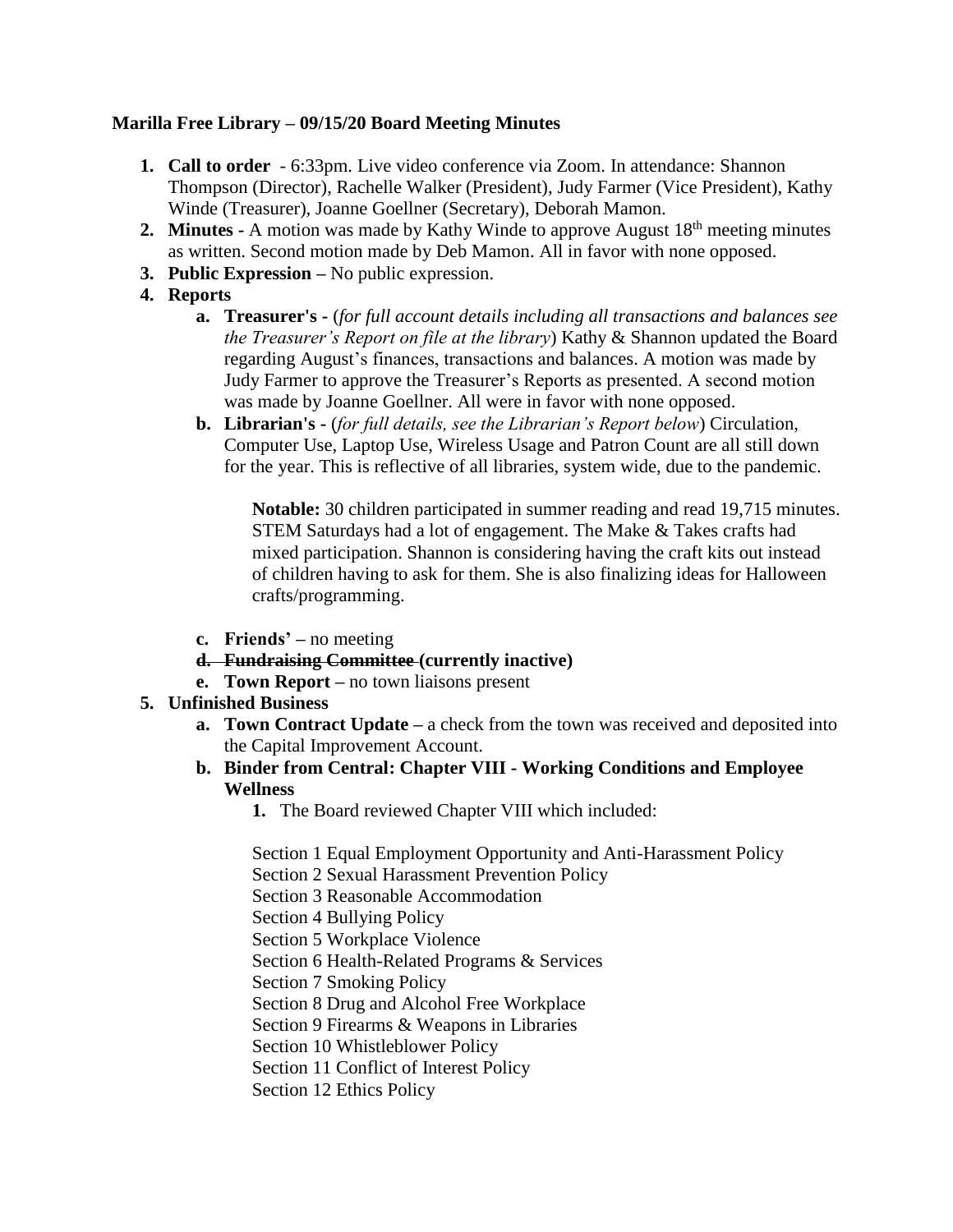Take-away from discussion: getting professional advice/training for what to do in a lockdown situation & looking into a different lock for the front door for safety.

- 6. **New Business –** No new business
- **7. Other Business** 
	- **a. Payroll Report –** Rachelle emailed the Payroll report prior to the meeting for Board review and screen shared a copy during the meeting.
	- **b. Library Hours –** Shannon discussed the current State of Emergency (renewed until 10/04) and how it relates to library hours. Based on NY State guidelines, patron count and system policies, Shannon recommended the Marilla Free Library stay at modified hours and may try switching hours instead of adding hours.
	- **c. Executive Session –** On a motion by Joanne Goellner, seconded by Judy Farmer, the Board entered Executive Session at 7:17pm for the purpose of discussing a personnel matter. Executive Session adjourned at 7:38pm by a motion made by Judy Farmer with a second by Kathy Winde. No formal action was taken regarding discussion during Executive Session.
- **8. Next Meeting: 10/20/20 at 6:30 pm (Annual Meeting/Election of Officers)**
- **9. Adjournment -** There being no further business to conduct, a motion to adjourn the meeting was made by Joanne Goellner at 7:39pm with a second by Judy Farmer. All were in favor with none opposed.

Meeting Minutes Respectfully Submitted, October 10<sup>th</sup>, 2020, by Joanne Goellner, Secretary.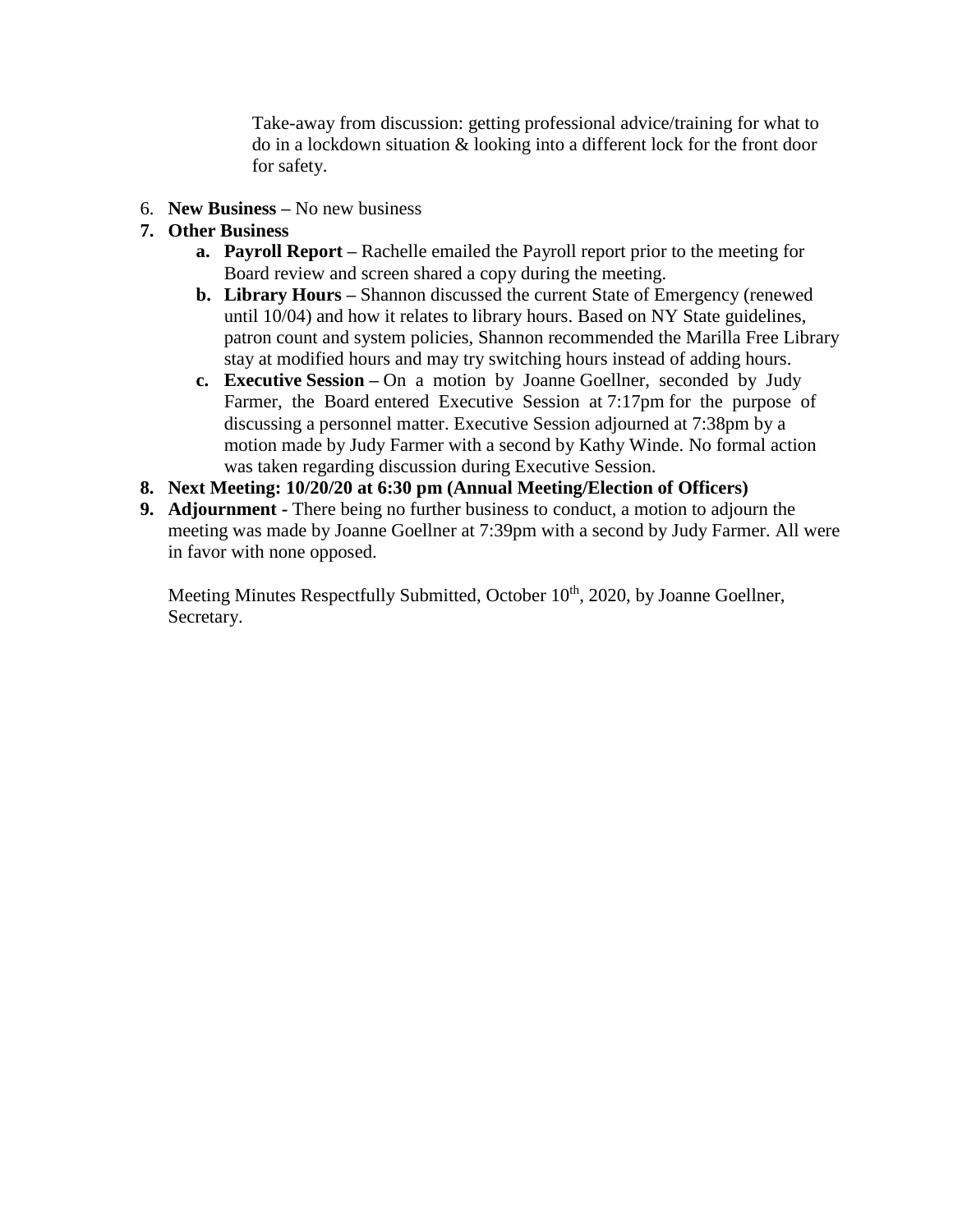# *Operating Budget*

### *Receipts*

August Receipts: \$ 195.35 (\$178.60 Fines / \$3.85 Copies / \$10.90 Print / \$2.00 Lib. Cards) Receipts year to date: \$ 7,369.49 (includes \$4,360 from Capital Improvement & \$2,217 System Appropriation)

# *Actual Operating Receipts year to date:* \$1,062.49

This represents fine/copy/print revenue. This year our revenue commitment is \$3,383.

### *Expenditures*

*August*: \$ 0

Expenditures year to date: \$6,670.62 (This includes \$4,360 in Capital Improvement Expenditures) *Actual Operating Expenditures year to date:* \$2,310.62

This year our expenditure allotment is \$5,600.

### *Circulation*

August was 2,553. This was down by 1,069 or -29.5% Year to date is 13,655. This is down by 12,913 or -48.6%

#### *Computer Use*

August was 43. This was down by 42 or -49.4% Year to date is 247. This is down by 341 or -58%

# *Laptop Use*

August was 18. This was down by 7 Year to date is 70. This is down by 46

# *Wireless Usage*

August was 91. This was down by 76 or -45.5% Year to date is 562. This is down by 598 or -51.6%

# *Patron Count*

August was 1,049. This was down by 694 or -39.8% Year to date is 5,543. This is down by 6,074 or -52.3%

#### *Summer Virtual Programs*

- **Independent Reading Program**  1000 Minutes of Summer Reading *(30 children register – read 19,715 minutes)*
- **Virtual Programs**
	- o **Lego Club – Wednesdays**  New theme every other week **(2 weeks – 15 engagements)**
	- o **Arts & Crafts with Ms. Shannon**  Thursdays **(5 events – 324 engagements/views)**
	- o **STEM Saturdays with Ms. Shannon**  Saturdays **(5 weeks – 602 engagements/views)**